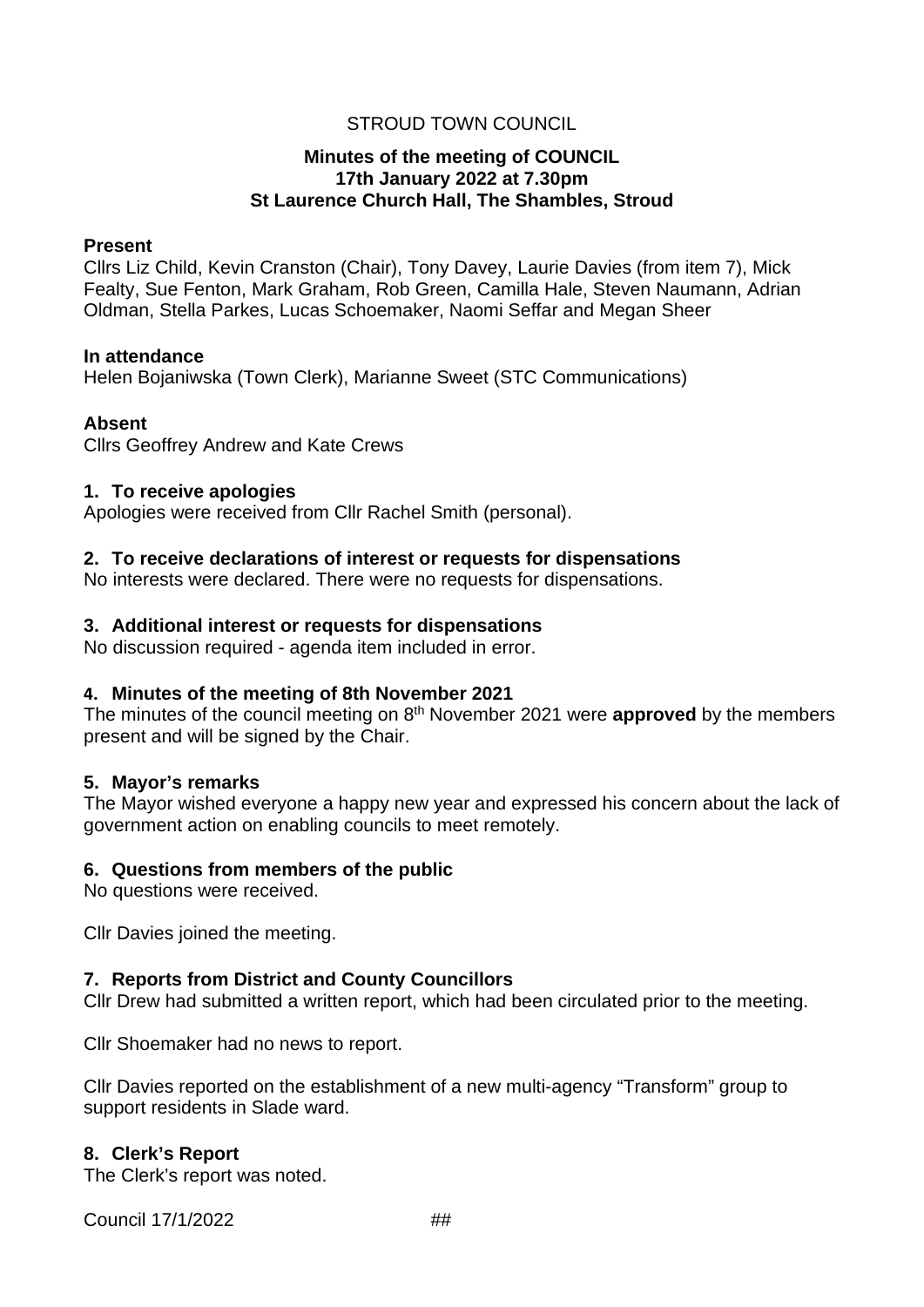The Clerk also reported that progress on a project to redesign the Subscription Rooms forecourt would be reported to the Regeneration Working Group at their meeting on 17th February 2022. In view of the tight deadline for making the project "shovel-ready" for potential inclusion in the Stroud District Council Levelling Up Fund bid, the Clerk asked whether members would be happy to attend an extraordinary Full Council meeting to review concept designs and consultation plans before the next planned meeting. There was general support for an additional meeting.

**Action:** Clerk to schedule Extraordinary meeting.

The Clerk also reported that she had been appointed as a Fellow of the Society of Local Council Clerks and was congratulated by members.

# **9. Payments from October, November and December**

Payments from October, November and December as listed in [Appendix 1](#page-4-0) were **approved**.

**Action:** Clerk to investigate why there were no payments for grave digging and redact additional names of private individuals from the list.

# **10.Communications Strategy**

The Mayor introduced a report on discussions and recommendations from the Finance and Policy and Personnel Working Groups concerning a new Communications strategy and additional staffing for communications and community engagement.

The Finance and Policy Working Group had recommended that a provisional figure for a new Communications and Community Engagement post should be included in the draft 2022-23 budget.  The Clerk/RFO recommended a provisional budget of £22,454 inclusive subject to further analysis by a project group proposed by the Personnel Working Group to lead on the Communications Strategy. The group's role would be to: refine the content of the draft strategy and Action Plan, and work through the finer details of a new role and how it would relate to the existing Communications Contract and the Stroud Town CAN (Community Action Network).

Discussion followed on how a new strategy could create value for the Council by ensuring the delivery of strong messages, overcoming misinformation and making a strong case for the importance of local councils in the face of the anticipated government devolution white paper and potential reconfiguration of local government structures.

It was felt that additional staff resources were needed to communicate with fragmented audiences and to address a lack of understanding about which tier of local government does what.

Questions were raised about the carbon footprint of online messages, the need to balance electronic and face-to-face communications, and focus on impact rather than volume, prioritising projects and changes that are in progress.

It was **agreed** to set up the recommended project group and Cllrs Green, Oldman, Parkes and Sheer were appointed.

**Action:** Clerk to arrange meeting for new project group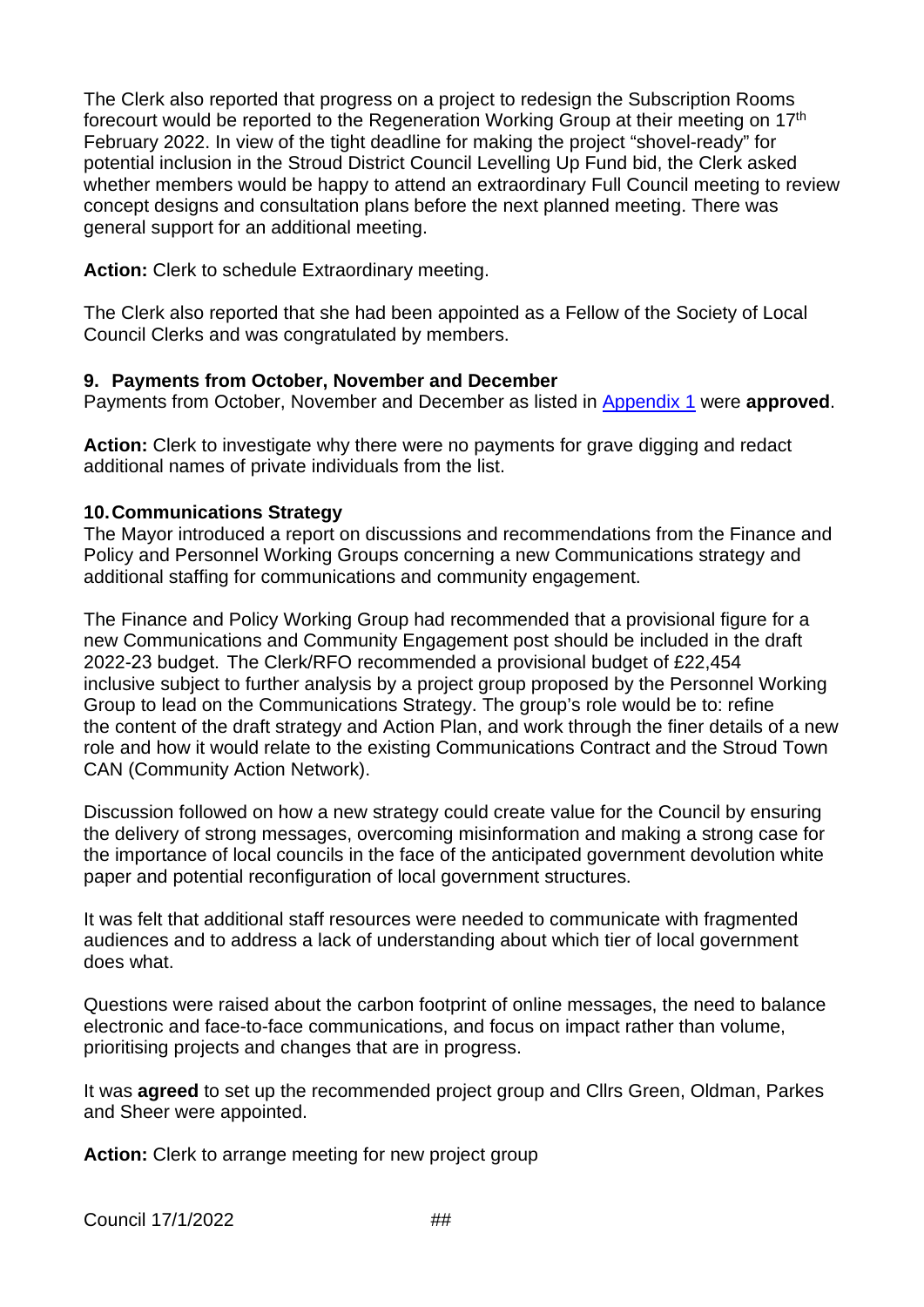It was **agreed** to defer discussion about a budget for the new post to item 12.

# **11.Staffing requirements**

The Mayor introduced a report on the need for a new administration post based on a job description circulated to members.

It was **agreed** to create the new post with recruitment to commence as soon as possible, and defer discussion about a budget for it to item 12.

# **12.Approval of budget for 2022-23**

The Clerk introduced a report and draft budget for the 2022-23 financial year. The Clerk explained how the tax base is calculated.

The report explained the potential impact of the addition of the two new posts discussed under agenda items 10 and 11 and noted that this could be mitigated by repurposing the budget previously allocated to a pilot project officer post relating to the Stroud CAN which had been discontinued.

Cllr Green noted that the structure of the CAN was still under discussion, but there was an opportunity to use to some of pilot post budget to directly support CAN projects.

There was a general discussion about the need for restraint in increasing the precept and the potential for capping to be introduced by the government. This was weighed against the volume of additional services and assets that the Council had taken on, including the successful community development post, replacing work previously done by other agencies.

A question was raised about evaluation of how much the work of the Green Spaces team contributes to carbon reduction, but it was felt that this would be hard to quantify. A suggestion that the new Communications post could be appointed for fewer hours was rejected, because if was felt that the volume of work could easily be justified.

A proposal to repurpose most of the budget previously allocated to the pilot project officer post to the new Administration post, with the balance, £7,992 being added to the Carbon Reduction grants fund was **approved**.

A total expenditure budget of £995,682 for 2022-23, including the addition of the two new posts discussed under items 10 and 11 was **approved.** 

A 2% increase in cemetery fees for 2022-23 was **approved.**

**Action:** Clerk to update schedule of cemetery fees and circulate to funeral directors

It was **agreed** to spend £104,453 from earmarked reserves and to increase the Opportunities Fund by £5,000.

# **13.Approval of the precept for 2022-23**

A precept of £793,629 for 2022-23 was **approved.**

**Action:** Clerk to submit precept request to Stroud District Council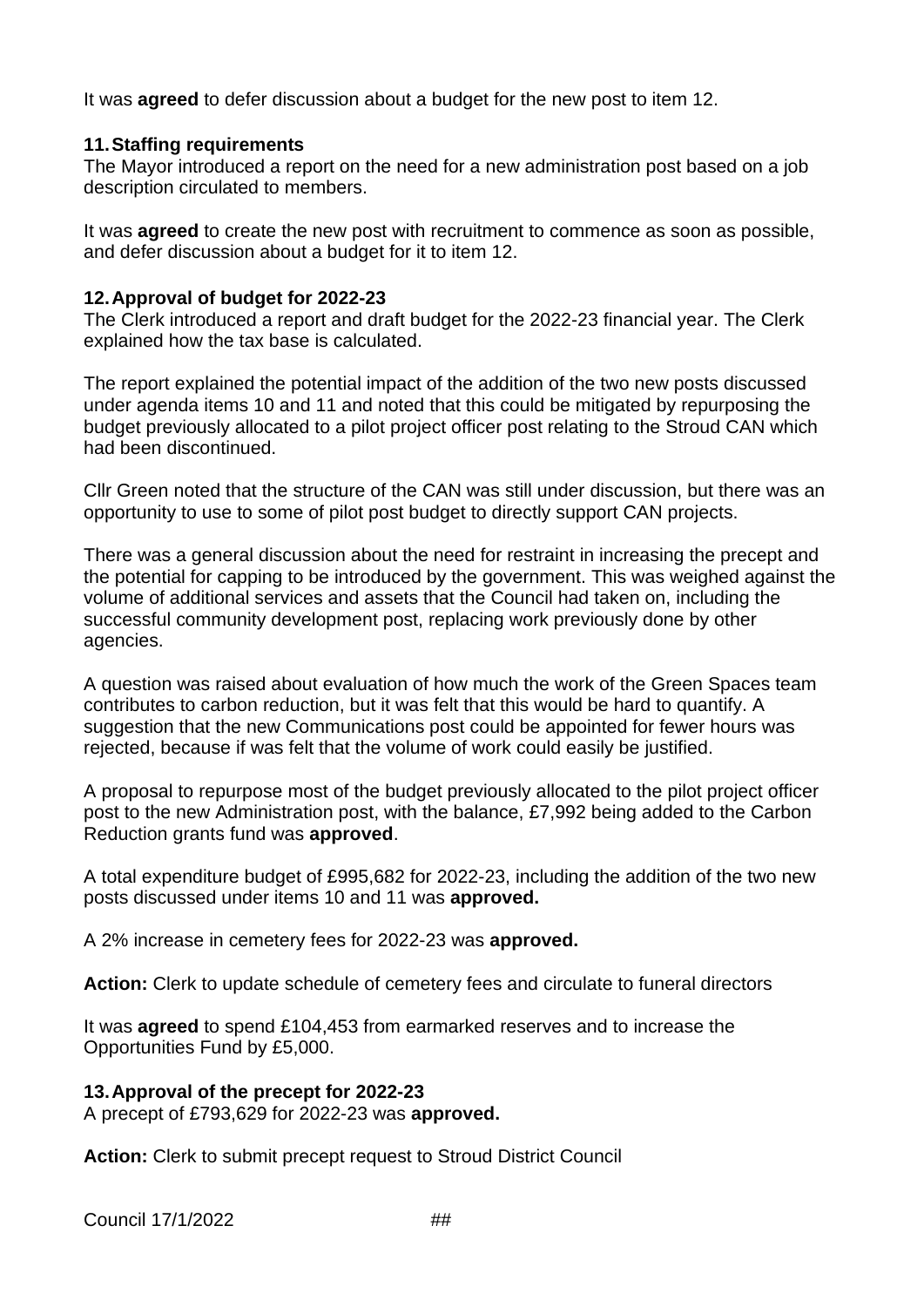# **14.Opportunity to formalize a public path on Council land at The Long Ground**

It was **agreed** to enter into a Section 25 Agreement with Gloucestershire County Council under the Highways Act 1980 for a path across the Long Ground marked in blue on the attached map [\(Appendix 2\)](#page-10-0).

**Action:** Clerk to contact Gloucestershire County Council and arrange agreement for signature

#### **15.Additional signatories for online bank payments**

It was **agreed** that Cllr Oldman should be added to the Council's bank mandate and authorised to approve online payments.

**Action:** Clerk to arrange bank paperwork

## **16.Working Group reports**

The following reports, previously circulated, were received.

| Personnel:          | 9 <sup>th</sup> September, 24 <sup>th</sup> September, 5 <sup>th</sup> January 2022       |
|---------------------|-------------------------------------------------------------------------------------------|
|                     | Consultations & Highways: 22 <sup>nd</sup> November 2021 and 4 <sup>th</sup> January 2022 |
| Environment:        | 30 <sup>th</sup> November 2021                                                            |
| Community:          | 6 <sup>th</sup> December 2021                                                             |
| Regeneration:       | 8 <sup>th</sup> December 2021                                                             |
| Finance and Policy: | 13th December 2021                                                                        |

## **17.Exclusion of press and public**

It was **resolved** in view of the confidential nature of the business to be transacted, that the press and public be excluded from the remainder of the meeting.

#### **18.Report on office accommodation**

A progress report from the Office Working Group was noted. It was **agreed** to progress works to make the upper floors of Thanet House habitable for office staff accommodation. The Working Group were asked to focus on the question of whether to sell Thanet House and to consider the potential for staff to work from split sites.

**Action:** Clerk progress works on upper floor and research property options for discussion by Working Group

The meeting ended at 9pm.

Chair……………………………………..

Date………………………………………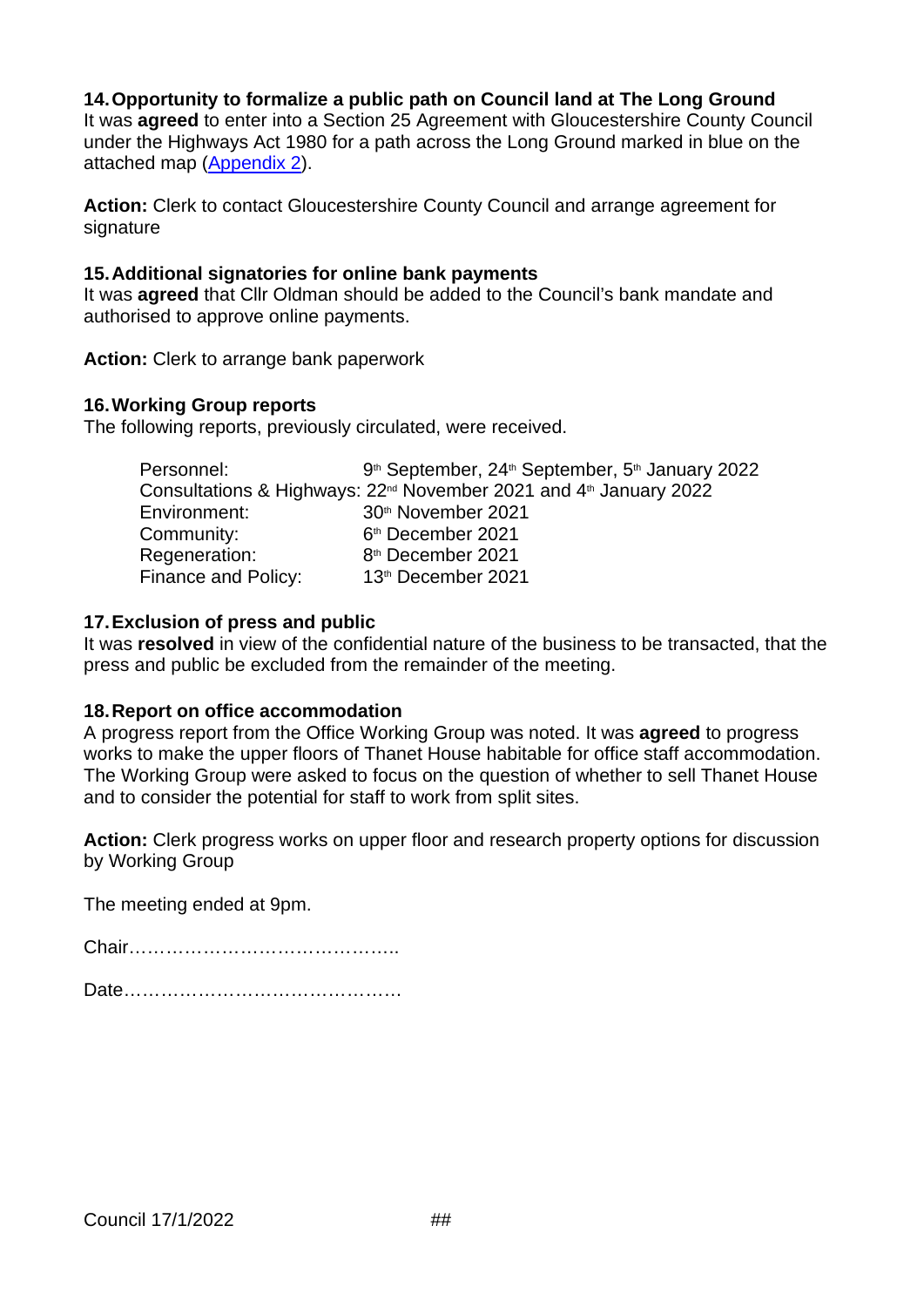# <span id="page-4-0"></span>**Appendix 1 Payments October to December 2021**

|                    | Date Paid Payee Name                          |               |                   | Reference Amount Paid Transaction Detail |
|--------------------|-----------------------------------------------|---------------|-------------------|------------------------------------------|
|                    | 01/10/2021 Royal British Legion Poppy Shop    | 5959          |                   | 21.98 Remembrance wreath                 |
|                    | 01/10/2021 DCK Accounting Solutions Ltd       | 9849          |                   | 246.00 Preparing VAT calc                |
|                    | 01/10/2021 Lister Wilder                      | 1432          |                   | 97.87 Keys and fobs                      |
|                    | 01/10/2021 SLCC Enterprises Ltd               | 3842          |                   | 360.00 Locum fees August                 |
|                    | 01/10/2021 Somerset County Council            | 21518         |                   | 63.60 Nox tubes august                   |
|                    | 01/10/2021 Stroud Alarms Fire and Security    | 45920         |                   | 245.40 Replace bellboxes                 |
|                    | 01/10/2021 Stroud Office Supplies Ltd         | 87882         |                   | 34.73 Office supplies                    |
|                    | 01/10/2021 Thrupp Tyre Company Ltd.           | 3538          |                   | 65.00 New tyre Renault                   |
|                    | 01/10/2021 Travis Perkins Trading Co Ltd.     | <b>BBP282</b> |                   | 62.64 Site materials                     |
|                    | 01/10/2021 Travis Perkins Trading Co Ltd.     | <b>BBP301</b> |                   | 11.60 Site materials                     |
|                    | 01/10/2021 Travis Perkins Trading Co Ltd.     | <b>BBP556</b> |                   | 48.73 Site materials                     |
|                    | 01/10/2021 T.W.HAWKINS & SONS                 | 1462          |                   | 411.12 Contract mowing 7/7 - 31/8        |
| 01/10/2021 SDC     |                                               | <b>DD</b>     |                   | 291.49 Council tax 58a/b                 |
|                    | 04/10/2021 Association of Accounting Tech     | 8992          |                   | 50.00 AAT membership                     |
|                    | 05/10/2021 PortalPLanQuest Ltd                | 52v1          |                   | 490.00 Planning app fee                  |
|                    | 07/10/2021 Allstar Business Solutions Ltd     | 4026          |                   | 190.57 Fuel charges Sept                 |
|                    | 12/10/2021 TOWN CLERK IMPREST ACCOUNT Imprest |               |                   | 1,000.00 Tfr bus to imprest              |
| 15/10/2021 SDC     |                                               | <b>DD</b>     |                   | 1,068.00 Rates Cemetery/Libbys Drive     |
| 15/10/2021 Payroll |                                               | <b>DD</b>     | 19,729.07 Payroll |                                          |
| 15/10/2021 LGPS    |                                               | <b>BACS</b>   |                   | 6,141.24 Oct Payroll-Pension             |
| 15/10/2021 HMRC    |                                               | <b>BACS</b>   |                   | 5,447.39 Oct Payroll-PAYE                |
|                    | 18/10/2021 Canva Pty Ltd                      | 5914          |                   | 99.99 Subscription to Canva Pro          |
|                    | 18/10/2021 J Parker Dutch Bulbs WS Ltd        | 4793          | 341.32 Plants     |                                          |
|                    | 18/10/2021 2commune Ltd                       | 3407          |                   | 522.00 Website hosting/support/licenc    |
|                    | 18/10/2021 All Done and Dusted                | 5676          |                   | 115.20 Cleaning at Thanet House          |
|                    | 18/10/2021 BAILEY PARTNERSHIP                 | 6188          |                   | 528.00 Project mgmt                      |
|                    | 18/10/2021 BPE Solicitors LLP                 | 7716          |                   | 3,420.00 Professional charges            |
|                    | 18/10/2021 BrightHR England                   | 282           |                   | 362.88 Provision of services             |
|                    | 18/10/2021 Childs and Sulzmann Ltd.           | 3293          |                   | 3,024.00 Thanet House refurbishment      |
|                    | 18/10/2021 DENIS BROWN & SON (Nailsworth)     | 12020         |                   | 55.06 Site materials                     |
|                    | 18/10/2021 Down to Earth Stroud               | 0721A         |                   | 225.60 Gardening assistance July         |
|                    | 18/10/2021 Down to Earth Stroud               | 0821A         |                   | 333.00 Gardening assistance Aug          |
|                    | 18/10/2021 Down to Earth Stroud               | 0921A         |                   | 186.00 Gardening assistance Sept         |
|                    | 18/10/2021 EDF Energy                         | 644           |                   | 34.05 Electricity 58b Thanet House       |
|                    | 18/10/2021 HHGL Limited                       | 9787          |                   | 45.40 Store purchases                    |
| 18/10/2021 ICCM    |                                               | 13981         |                   | 324.00 Online training                   |
|                    | 18/10/2021 ITEC Support Ltd                   | 3344          |                   | 519.63 IT Support                        |
|                    | 18/10/2021 Locking Hill Surgery               | 1165          |                   | 50.00 Letter re REDACTED                 |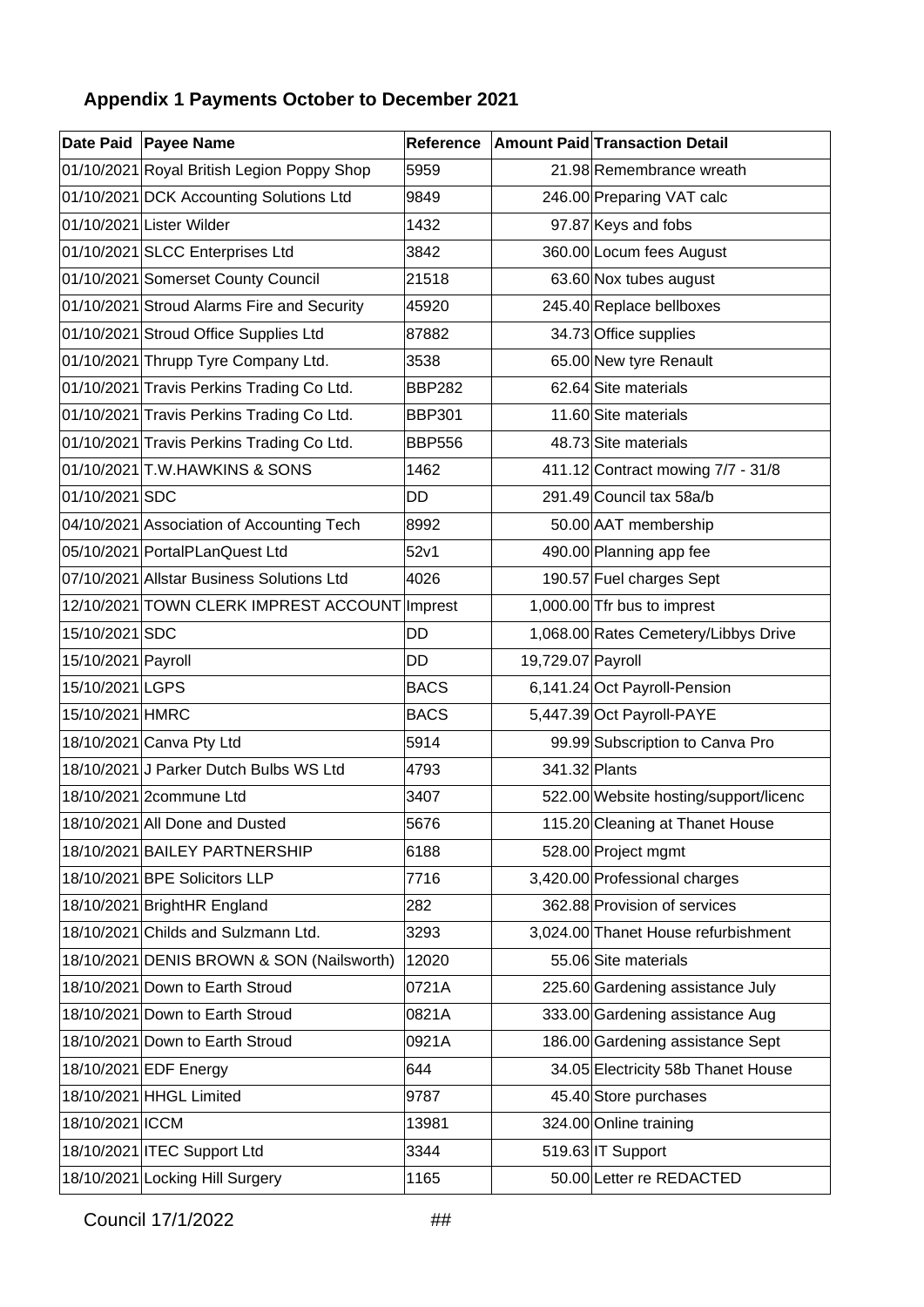|                       | 18/10/2021 Nadja Gajadharsingh            | 121             |                | 1,220.00 Fundraising services Sept     |
|-----------------------|-------------------------------------------|-----------------|----------------|----------------------------------------|
|                       | 18/10/2021 Nailsworth Garden Machinery    | 53108           |                | 60.00 Battery trimmer repairs          |
|                       | 18/10/2021 SAFPRO INDUSTRIAL SUPPLY       | 5616            |                | 59.94 Safety boots                     |
|                       | 18/10/2021 SLCC Enterprises Ltd           | 3871            |                | 246.00 Job advert services             |
|                       | 18/10/2021 SLCC Enterprises Ltd           | 3888            |                | 648.00 Locum fees Sept                 |
|                       | 18/10/2021 Smiths (Gloucester) Ltd        | 1582            |                | 18.00 Recycling containers rental      |
|                       | 18/10/2021 Stroud Electrical Services (UK | 6318            |                | 59.82 Replaced boiler back box         |
|                       | 18/10/2021 Stroud Parish Churches         | 507             |                | 105.00 Venue hire St Laurence hall     |
|                       | 18/10/2021 Sunbelt Rentals Ltd            | 5315            |                | 1,529.36 London Road closure Sept      |
|                       | 18/10/2021 Thirsty Work Ltd.              | 5196            |                | 40.74 Rental charges Thanet House      |
|                       | 18/10/2021 Hughes&Salvidge Holdings Ltd T | 6183            |                | 268.80 Skip exchange                   |
|                       | 18/10/2021 Water Plus Ltd.                | 6851            |                | 36.87 Water charges Libbys Drive       |
|                       | 18/10/2021 Dr E N Johnson                 | <b>TRANSFER</b> |                | 135.41 TOTTS reimbursement             |
|                       | 19/10/2021 Home Bargains                  | 5328            |                | 3.99 Disposable masks                  |
|                       | 19/10/2021 Renault Finance                | 5152OCT         |                | 30.00 Battery for Renault              |
| 22/10/2021 Wilko      |                                           | 1388            |                | 12.00 Hand gel                         |
|                       | 22/10/2021 Osborne Books Ltd              | 6331            |                | 30.70 Adjustment on SLINV21_136331     |
|                       | 22/10/2021 BLT Direct Ltd                 | 9448            |                | 56.08 Fluorescent 18 watt bulbs        |
| 22/10/2021 HMRC       |                                           | <b>BACS</b>     |                | 213.43 HMRC Underpayment September     |
| 22/10/2021 SDC        |                                           | DD              |                | 624.00 Rates Thanet House              |
| 22/10/2021 HMRC       |                                           | <b>TRANSFER</b> | 213.43 HMRC    |                                        |
| 22/10/2021 HMRC       |                                           | <b>TRANSFER</b> | $-213.43$ HMRC |                                        |
| 25/10/2021 Ecotricity |                                           | 1784            |                | 33.11 Electricity charges Libbys Dri   |
| 25/10/2021 Ecotricity |                                           | 6471            |                | 138.88 Electricity LLS Thanet House    |
|                       | 25/10/2021 Lister Unified Communications  | 5739            |                | 56.52 Mobile call charges sept         |
| 26/10/2021 EE Ltd     |                                           | 1738            |                | 71.59 Mobile phone charges             |
|                       | 29/10/2021 Konica Minolta Business Soluti | 8149            |                | 89.14 Photocopier charges              |
|                       | 01/11/2021 SGW Payroll Ltd.               | 5912            |                | 63.30 Payroll month 7                  |
| 01/11/2021 SDC        |                                           | DD              |                | 339.22 Council Tax 58a/b               |
| 05/11/2021 Autopa Ltd |                                           | 3854            |                | 118.62 Galvanised hinged post          |
|                       | 05/11/2021 David Austin Rose Ltd          | 8872            |                | $63.45$ Plants                         |
|                       | 05/11/2021 JAMES & OWEN LTD               | 17836           |                | 45.33 Stationary office supplies       |
|                       | 05/11/2021 Kingsdown Nurseries            | 74293           | 327.54 Plants  |                                        |
|                       | 05/11/2021 Lister Unified Communications  | 544-LIS         |                | 10.80 Handset unlock                   |
|                       | 05/11/2021 Sunbelt Rentals Ltd            | 506             |                | 432.02 Road closure King Street        |
|                       | 05/11/2021 Somerset County Council        | 21577           |                | 63.60 Nox tube analysis                |
|                       | 05/11/2021 Wheatley Printers Ltd.         | 3291            |                | 516.00 About Town Newsletters x7000    |
| 05/11/2021 MHCG       |                                           | <b>BACS</b>     |                | 440.00 Grant payment                   |
| 05/11/2021 MHCG       |                                           | <b>BACS</b>     |                | 70.00 Grant payment                    |
|                       | 05/11/2021 St Laurence Church             | <b>BACS</b>     |                | 1,000.00 Christmas tree festival grant |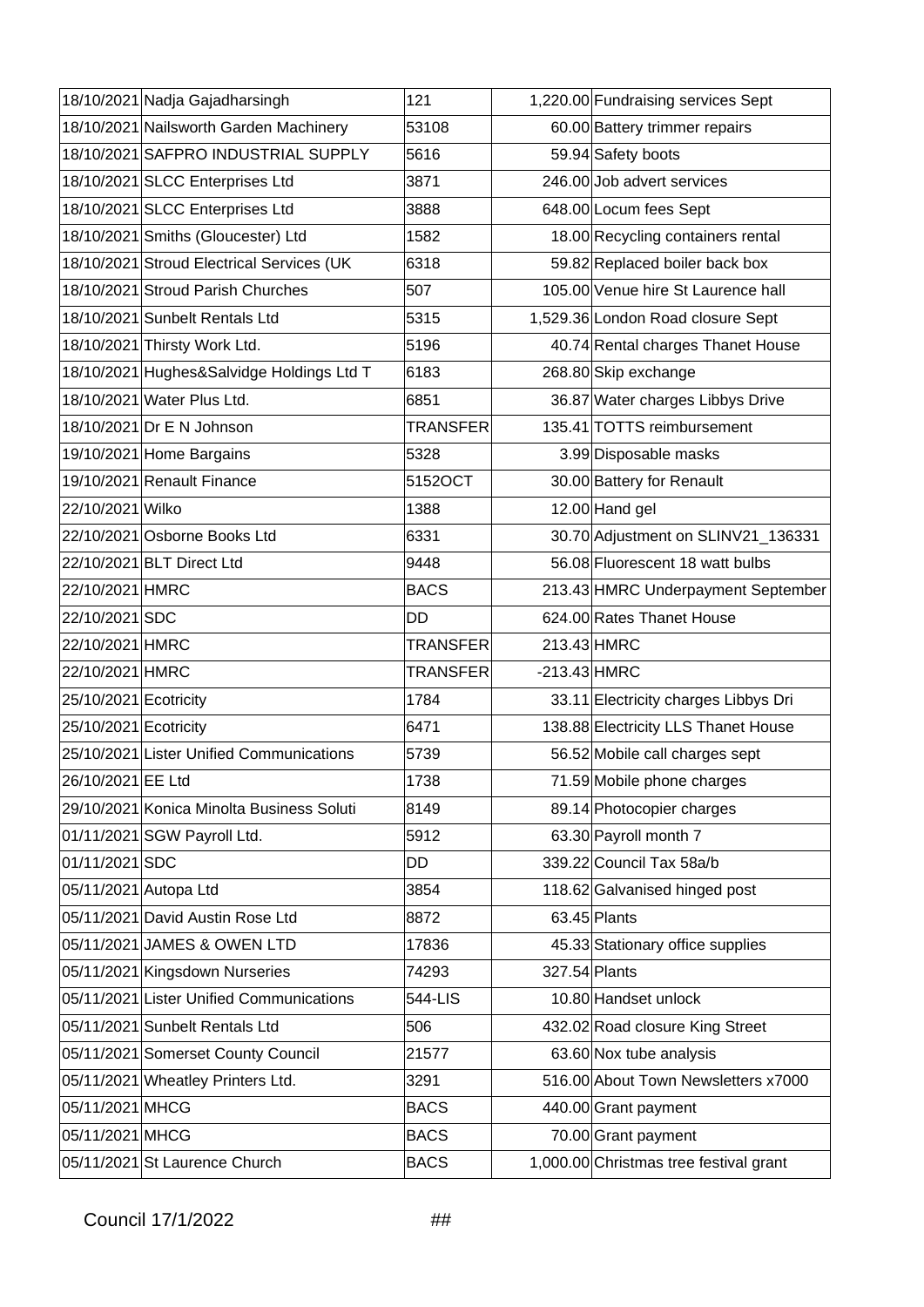|                    | 05/11/2021 REDACTED                       | <b>BACS</b> |                   | 179.10 Newsletter deliveries         |
|--------------------|-------------------------------------------|-------------|-------------------|--------------------------------------|
|                    | 05/11/2021 Stroud Goodwill                | <b>BACS</b> |                   | 2,000.00 Lantern festival grant      |
|                    | 08/11/2021 Allstar Business Solutions Ltd | 1770        | 214.50 Fuel       |                                      |
|                    | 08/11/2021 Stroud Subscription Rooms Trus | 300         |                   | 120 Tickets - Merlin Sheldrake       |
| 15/11/2021 SDC     |                                           | DD          |                   | 1,068.00 Rates Cemetery/Libbys       |
| 15/11/2021 Payroll |                                           | <b>DD</b>   | 17,967.88 Payroll |                                      |
|                    | 15/11/2021 Emorsgate Seeds                | 7723        |                   | 99.53 Seeds                          |
|                    | 18/11/2021 Countrywide Grounds Maintenanc | 532         |                   | 1,134.00 Ground maintenance cemetery |
| 18/11/2021 GAPTC   |                                           | 7091        |                   | 50.00 Better Councillor training     |
|                    | 18/11/2021 ITEC Support Ltd               | 3441        |                   | 455.67 IT services                   |
|                    | 18/11/2021 JAMES & OWEN LTD               | 17920       |                   | 92.74 Stationary supplies            |
|                    | 18/11/2021 Lansdown Road Motors Ltd       | 43163       |                   | 63.60 Service Renault                |
|                    | 18/11/2021 Lister Wilder                  | 2532        |                   | 71.10 Fitment of loader Kubota       |
|                    | 18/11/2021 Lister Wilder                  | 2533        |                   | 732.62 Clerical error overpaid £9    |
|                    | 18/11/2021 The Nursery at Miserden        | 1001        |                   | 239.96 Plants and compost            |
|                    | 18/11/2021 The Nursery at Miserden        | 1002        |                   | 149.98 Plants and compost            |
|                    | 18/11/2021 The Nursery at Miserden        | 1003        |                   | 138.98 Plants and compost            |
|                    | 18/11/2021 Nadja Gajadharsingh            | 122         |                   | 180.00 Fundraising services October  |
|                    | 18/11/2021 O'Brien & Price                | 29          |                   | 1,326.00 Inspection of stonework     |
|                    | 18/11/2021 Paganhill Community Group CIC  | 19          |                   | 250.00 Vouchers for survey           |
|                    | 18/11/2021 SAFPRO INDUSTRIAL SUPPLY       | 8825        |                   | 136.51 Clothing                      |
|                    | 18/11/2021 GeoXphere Ltd                  | 4           |                   | 270.00 Annual subscription           |
|                    | 18/11/2021 Lighthouse Charity Consulting  | 1           |                   | 250.00 Fundraising consultancy       |
|                    | 18/11/2021 SLCC Enterprises Ltd           | 3910        |                   | 246.00 Job advertising               |
|                    | 18/11/2021 SLCC Enterprises Ltd           | 936-1       |                   | 90.00 Conference                     |
|                    | 18/11/2021 Smiths (Gloucester) Ltd        | 4862        |                   | 18.60 Recycling October              |
|                    | 18/11/2021 STL Gloucester Ltd             | 4.21.22     |                   | 540.00 Cherry picker hire            |
|                    | 18/11/2021 Streets Reimagined Ltd         | C01D        |                   | 480.00 Refining report               |
|                    | 18/11/2021 Sunbelt Rentals Ltd            | 3645        |                   | 1,770.87 Road closure London Road    |
|                    | 18/11/2021 Thirsty Work Ltd.              | 4190        |                   | 4.80 Rental charges Oct-Nov          |
|                    | 18/11/2021 Veriphy Ltd                    | 2289        |                   | 4.20 Credit screen                   |
|                    | 18/11/2021 REDACTED                       | <b>BACS</b> |                   | 176.22 Newsletter deliveries         |
|                    | 18/11/2021 REDACTED                       | <b>BACS</b> |                   | 133.56 Newsletter deliveries         |
|                    | 18/11/2021 REDACTED                       | <b>BACS</b> |                   | 110.70 Newsletter deliveries         |
|                    | 18/11/2021 REDACTED                       | <b>BACS</b> |                   | 84.60 Newsletter deliveries          |
|                    | 18/11/2021 REDACTED                       | <b>BACS</b> |                   | 82.44 Newsletter Deliveries          |
|                    | 18/11/2021 REDACTED                       | <b>BACS</b> |                   | 88.20 Newsletter deliveries          |
| 18/11/2021 LGPS    |                                           | <b>BACS</b> |                   | 6,141.24 LGPS Oct                    |
| 18/11/2021 LGPS    |                                           | <b>BACS</b> |                   | -6,141.24 LGPS Oct entered in error  |
|                    | 19/11/2021 Renault Finance                | 5152NOV     |                   | 30.00 Battery charges - Renault      |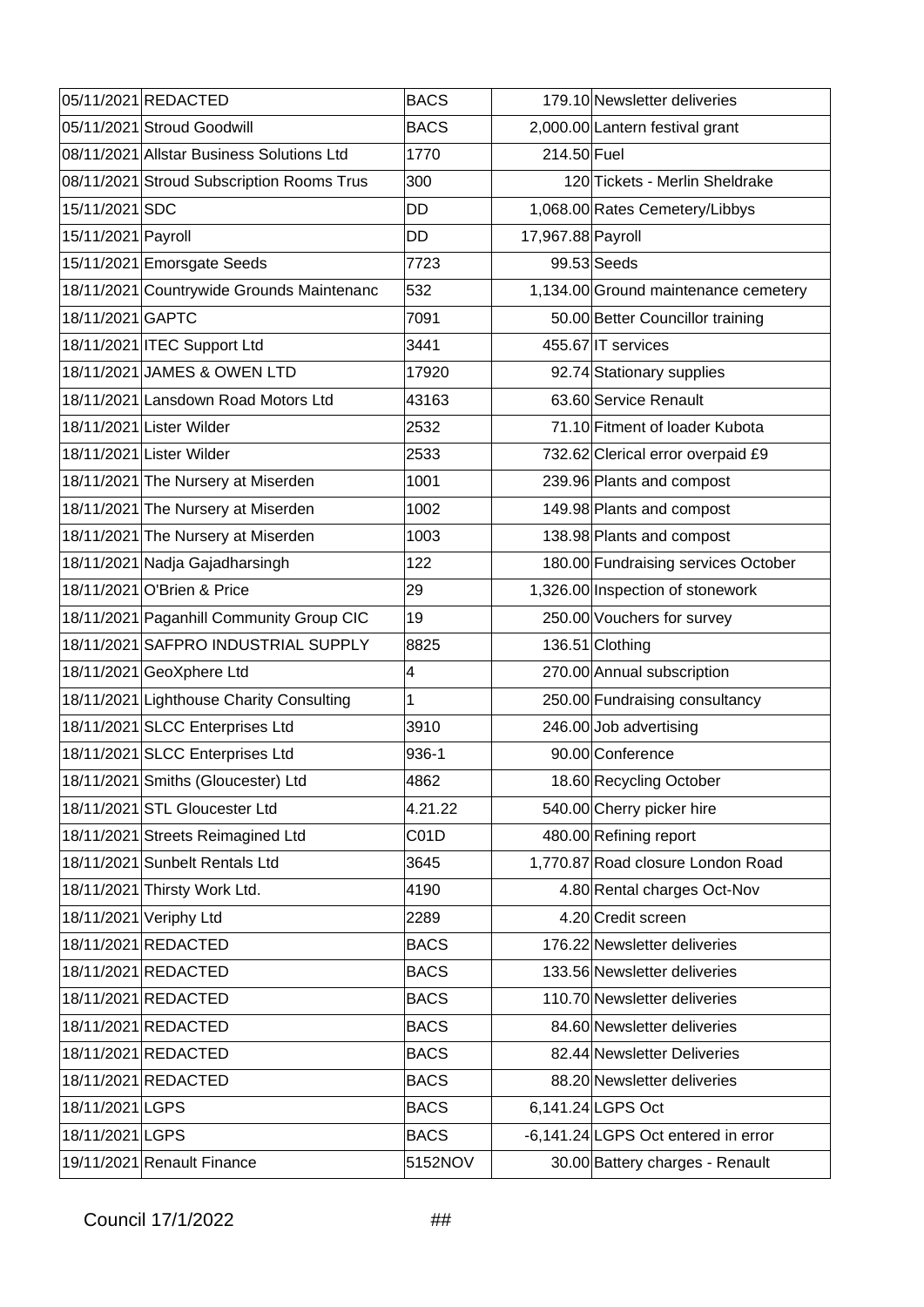| 22/11/2021 SDC        |                                              | <b>DD</b>        |             | 624.00 Rates Thanet House             |
|-----------------------|----------------------------------------------|------------------|-------------|---------------------------------------|
|                       | 23/11/2021 Lister Unified Communications     | 6806             |             | 102.59 Mobile phone charges - Oct     |
| 23/11/2021 Ecotricity |                                              | 634              |             | 145.29 Electricity - LLS Thanet House |
| 24/11/2021 Ecotricity |                                              | 2973             |             | 120.08 Electricity - Libbys drive     |
| 24/11/2021 Ecotricity |                                              | 3023             |             | 202.74 Electricity - Thanet House     |
| 26/11/2021 EE Ltd     |                                              | 3536             |             | 11.54 Mobile phone charges - Nov      |
|                       | 29/11/2021 SGW Payroll Ltd.                  | 7692             |             | 65.28 Payroll Month 8                 |
|                       | 29/11/2021 SGW Payroll Ltd.                  | 7936             |             | 30.00 Payroll charges                 |
|                       | 29/11/2021 Konica Minolta Business Soluti    | 47692            |             | 45.50 Photocopier charges             |
|                       | 29/11/2021 The Plastic Card Factory          | 3736             |             | 42.11 Staff ID cards                  |
|                       | 29/11/2021 Facebook Ireland Ltd              | FCR <sub>2</sub> |             | 20.00 Recruitment CDO                 |
|                       | 01/12/2021 Facebook Ireland Ltd              | BDR <sub>2</sub> |             | 20.00 CDO job advert                  |
|                       | 01/12/2021 Arien Designs                     | 7101             |             | 3960.00 Oak posts for welcome signs   |
|                       | 01/12/2021 ERMIN PLANT LTD                   | 7090             |             | 63.90 Hand saw/gloves                 |
| 01/12/2021 GAPTC      |                                              | 7116             |             | 25.00 Chairmanship skills             |
| 01/12/2021 GlosJobs   |                                              | 2345             |             | 56.40 Advertising com dev officer     |
|                       | 01/12/2021 ITEC Support Ltd                  | 8991             |             | 564.00 Intel core PC                  |
|                       | 01/12/2021 JobLadder Ltd                     | 7893             |             | 210.00 Advertising com dev officer    |
|                       | 01/12/2021 Nailsworth Garden Machinery       | 3604             |             | 216.90 Various GS equipment           |
|                       | 01/12/2021 SLCC Enterprises Ltd              | 3938             |             | 270.00 Locum fees KH                  |
|                       | 01/12/2021 Somerset County Council           | 234              |             | 63.60 Nox tube analysis Feb 2021      |
|                       | 01/12/2021 STL Gloucester Ltd                | 21.22            |             | 157.50 Install hanging baskets        |
|                       | 01/12/2021 Stroud Alarms Fire and Securit    | 6684             |             | 72.00 Alarm call out                  |
|                       | 01/12/2021 Travis Perkins Trading Co Ltd.    | V758             |             | 6.68 Plasson straight coupling        |
|                       | 01/12/2021 Hughes&Salvidge Holdings Ltd T    | 8309             |             | $238.80$ 5 yard skip                  |
| 01/12/2021 SDC        |                                              | <b>DD</b>        |             | 374.63 Rates Thanet House flats       |
|                       | 01/12/2021 A R Lomberg                       | <b>BACS</b>      |             | 80.00 Manure from Horns Road Farm     |
|                       | 01/12/2021 Glos LGPS                         | <b>BACS</b>      |             | 5893.54 Pensions                      |
|                       | 01/12/2021 High Sheriff Glos                 | <b>BACS</b>      |             | 100.00 Donation                       |
| 01/12/2021 HMRC       |                                              | <b>BACS</b>      |             | 5484.89 PAYE/NIC Nov                  |
|                       | 01/12/2021 REDACTED                          | <b>BACS</b>      |             | 109.62 Newsletter deliveries          |
|                       | 01/12/2021 REDACTED                          | <b>BACS</b>      |             | 100.44 Newsletter deliveries          |
|                       | 03/12/2021 Facebook Ireland Ltd              | FCR <sub>2</sub> |             | 20.00 CDO job advert                  |
|                       | 03/12/2021 TOWN CLERK IMPREST ACCOUNT Top up |                  |             | 1000.00 Top up Clerk's Account        |
| 06/12/2021 Ecotricity |                                              | 3343             |             | 33.13 Electricity LLS Thanet Jul-Nov  |
|                       | 07/12/2021 Allstar Business Solutions Ltd    | 3830             | 158.30 Fuel |                                       |
|                       | 08/12/2021 BannerBuzz UK                     | 7872             |             | 68.83 Banner for Stroud Seatery       |
|                       | 09/12/2021 Waitrose & Partners               | 1654             |             | 480.00 Staff Christmas gift cards     |
|                       | 10/12/2021 Oxfam Shop                        | 800              |             | 7.98 Mayor's Christmas cards          |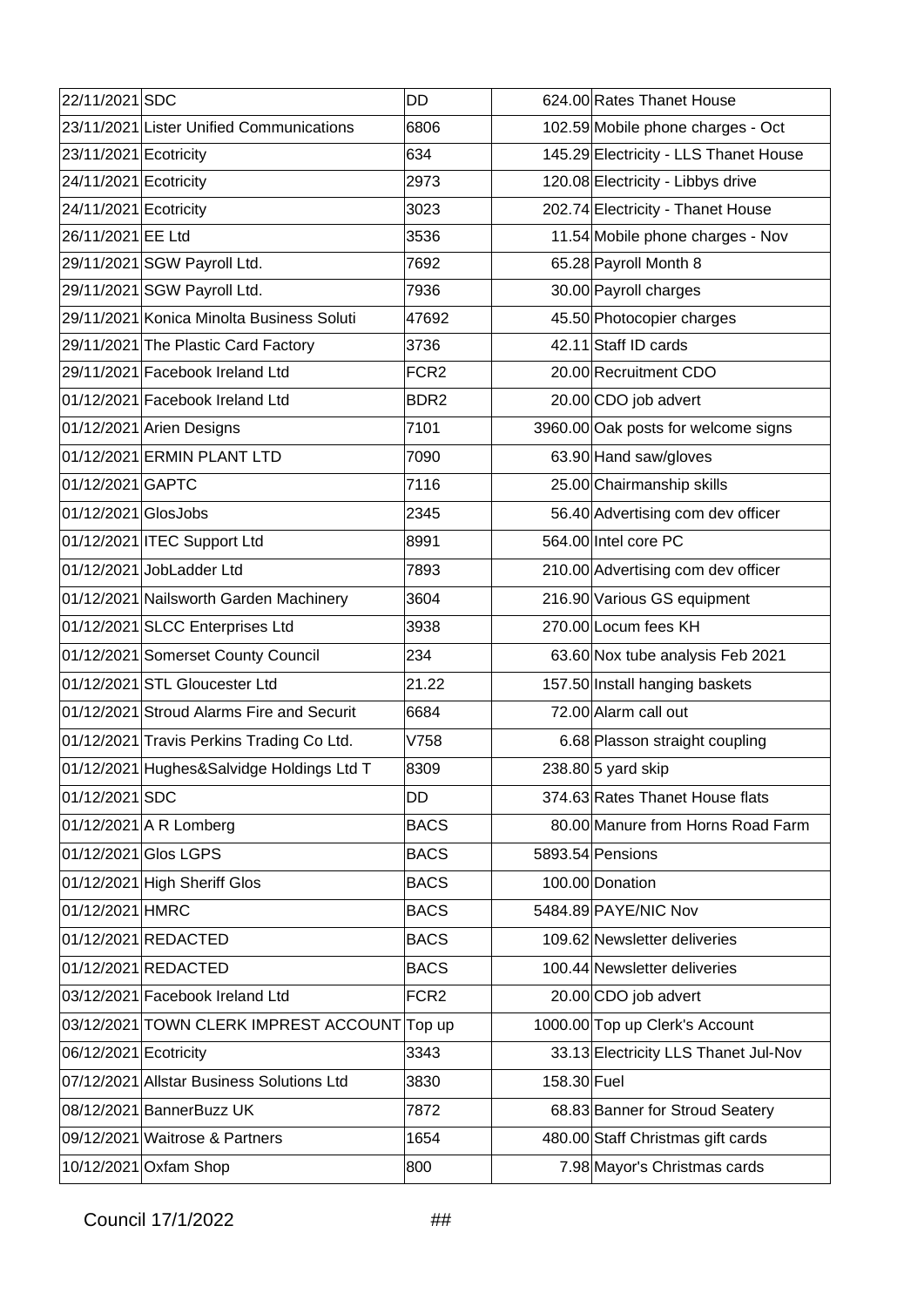| 14/12/2021 Ecotricity |                                           | 7144        |              | 146.18 Gas Thanet Nov                  |
|-----------------------|-------------------------------------------|-------------|--------------|----------------------------------------|
| 15/12/2021 SDC        |                                           | DD          |              | 1068.00 Rates cemetery and depot       |
| 15/12/2021 PWLB       |                                           | DD          | 9881.45 PWLB |                                        |
| 15/12/2021 Payroll    |                                           | <b>DD</b>   |              | 16756.48 Payroll Dec                   |
|                       | 17/12/2021 Astralsound                    | 2352        |              | 156.00 Hire PA system and operator     |
|                       | 17/12/2021 BAILEY PARTNERSHIP             | 6584        |              | 495.00 Project management pre contrac  |
|                       | 17/12/2021 BPE Solicitors LLP             | 8945        |              | 429.00 Prof charges re Subs stonework  |
|                       | 17/12/2021 Breakthrough Communications    | 290         |              | 2007.00 Communications strategy/social |
|                       | 17/12/2021 Chubb Fire & Security Ltd.     | 5126        |              | 163.38 Fire safety service             |
|                       | 17/12/2021 Countrywide Grounds Maintenanc | 6530        |              | 1134.00 Ground maintenance cemetery    |
|                       | 17/12/2021 Down to Earth Stroud           | 1021A       |              | 252.00 Gardening assistance Oct        |
|                       | 17/12/2021 ERMIN PLANT LTD                | 9170        | 142.26 Tools |                                        |
|                       | 17/12/2021 ERMIN PLANT LTD                | 9171        | 17.71 Tools  |                                        |
|                       | 17/12/2021 HHGL Limited                   | 9948        |              | 122.25 GS site materials               |
|                       | 17/12/2021 ITEC Support Ltd               | 3541        |              | 588.47 IT services                     |
|                       | 17/12/2021 MK Illumination UK Ltd         | 25955       |              | 375.36 Xmas lights                     |
|                       | 17/12/2021 Nadja Gajadharsingh            | 124         |              | 440.00 Fundraising services Nov        |
|                       | 17/12/2021 SLCC Enterprises Ltd           | 4029        |              | 144.00 Locum fees Nov                  |
|                       | 17/12/2021 SLCC Enterprises Ltd           | 6828-1      |              | 464.00 Membership fee                  |
|                       | 17/12/2021 Smiths (Gloucester) Ltd        | 8135        |              | 18.00 Bin/mixed recycling              |
|                       | 17/12/2021 Somerset County Council        | 1636        |              | 63.60 Nox tubes analysis               |
|                       | 17/12/2021 Sunbelt Rentals Ltd            | 2558        |              | 3541.72 London Road closure Nov        |
|                       | 17/12/2021 Thirsty Work Ltd.              | 3895        |              | 4.80 Rental charges                    |
|                       | 17/12/2021 Travis Perkins Trading Co Ltd. | W408        |              | 10.39 Black bitumen macadam            |
|                       | 17/12/2021 Hughes&Salvidge Holdings Ltd T | 9499        |              | 268.80 Skip exchange                   |
|                       | 17/12/2021 Glos LGPS                      | <b>BACS</b> |              | 5500.99 Pensions Dec                   |
| 17/12/2021 HMRC       |                                           | <b>BACS</b> |              | 5028.52 PAYE/NIC Dec                   |
| 17/12/2021 HMRC       |                                           | <b>BACS</b> |              | 4.00 PAYE/NIC Oct                      |
|                       | 17/12/2021 Sladebank Woods CIC            | <b>BACS</b> |              | 880.00 Grant payment                   |
| 20/12/2021 DVLA       |                                           | <b>BACS</b> |              | 275.00 Vehicle tax DS11 LGW            |
|                       | 20/12/2021 Renault Finance                | 5152DEC     |              | 30.00 Battery for Renault              |
| 20/12/2021 DVLA       |                                           | <b>BACS</b> |              | 275.00 Vehicle tax DS11 LGW            |
| 20/12/2021 DVLA       |                                           | <b>BACS</b> |              | -275.00 DVLA Correction                |
| 22/12/2021 SDC        |                                           | DD          |              | 624.00 Rates Thanet House              |
|                       | 23/12/2021 Water Plus Ltd.                | 3769        |              | 45.88 Water charges Thanet House       |
| 23/12/2021 Ecotricity |                                           | 8948        |              | 71.22 Electricity LLS Thanet Nov-Dec   |
|                       | 23/12/2021 Lister Unified Communications  | 7871        |              | 97.27 Mobile phone charges             |
| 23/12/2021 Ecotricity |                                           | 5292        |              | 127.41 Electricity Thanet Nov          |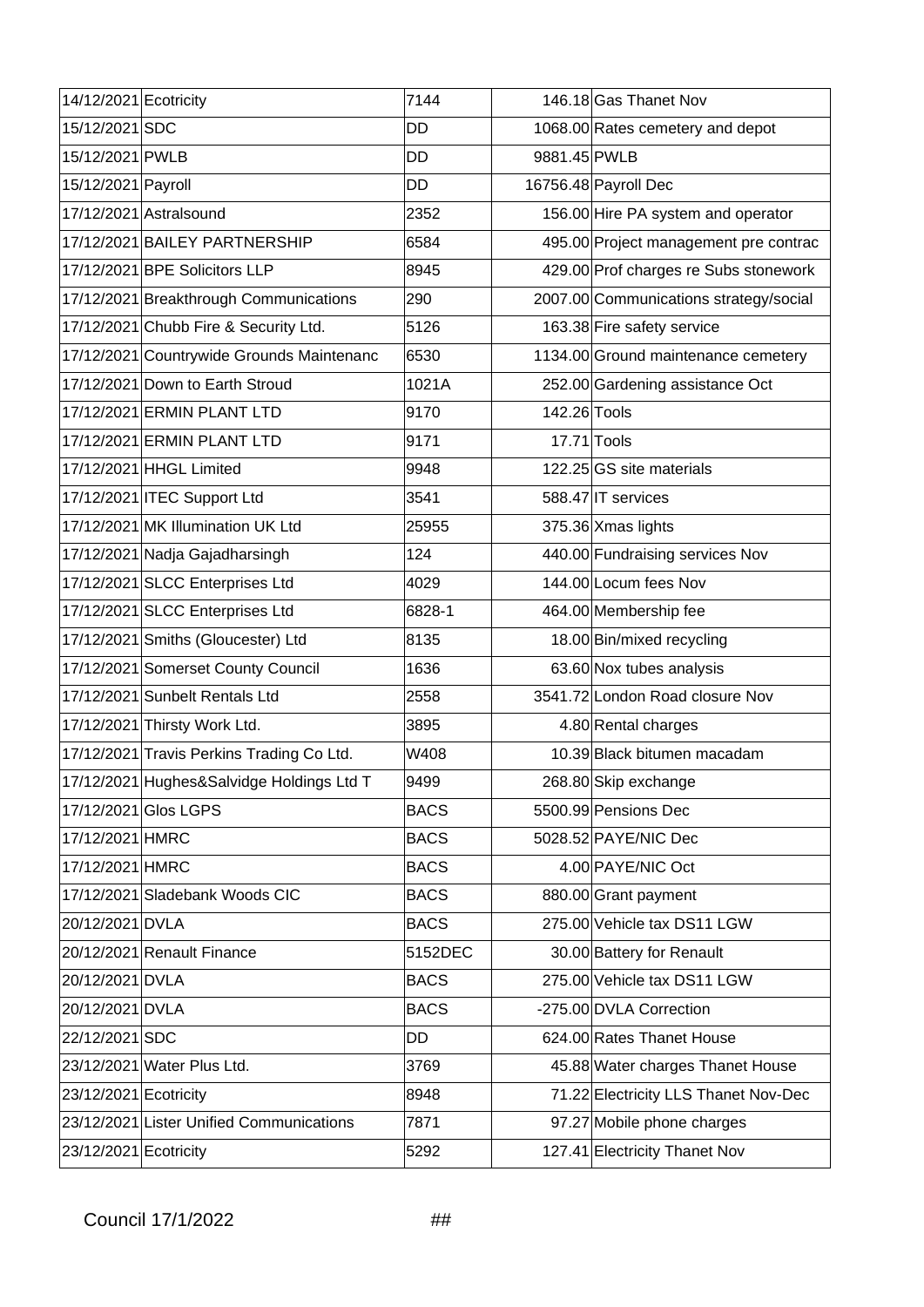| 23/12/2021 Ecotricity |                             | 4936 | 367.43 Electricity Libbys Drive Nov   |
|-----------------------|-----------------------------|------|---------------------------------------|
|                       | 24/12/2021 SGW Payroll Ltd. | 9819 | 63.30 Payroll month 9                 |
| 24/12/2021 Ecotricity |                             | 1706 | 194.13 Electricity LLS Thanet Nov-Dec |
| 29/12/2021 Digdat     |                             | 4628 | 30.00 Water and sewage maps for Subs  |
|                       | 29/12/2021 Water Plus Ltd.  | 362  | 16.59 Water charges cemetery          |
| 29/12/2021 EE Ltd     |                             | 6639 | 35.80 Phone charges                   |
| 31/12/2021 Ecotricity |                             | 7660 | 61.98 Gas Thanet                      |